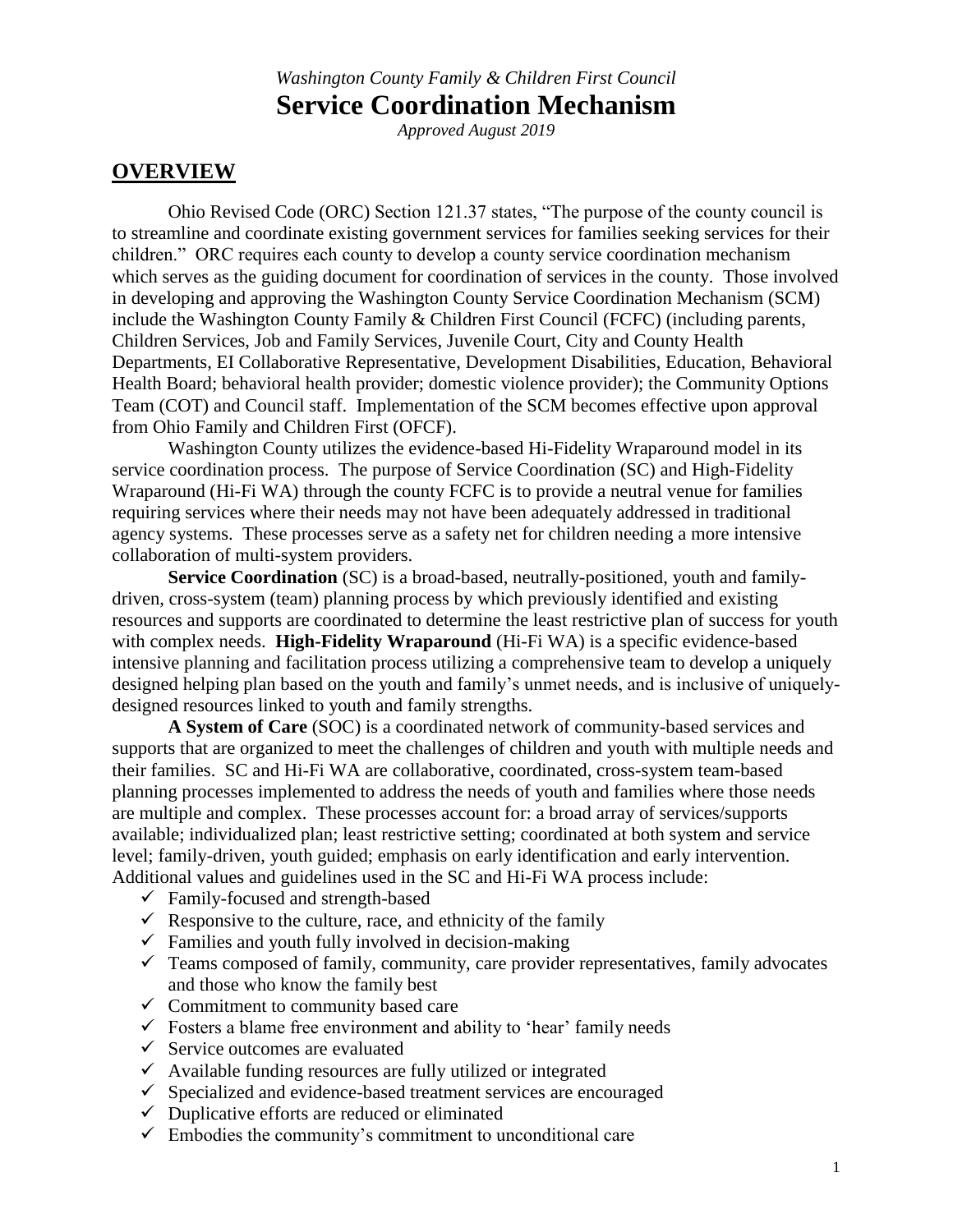### **POLICIES**

Any agency, entity, school, juvenile court, person or family may refer a child/youth to Washington County Family & Children First (FCFC) for service coordination. A *Referral Packet* must be completed in its entirety and returned to Washington County Family & Children First.

### *Criteria for referral and target population:*

- 1. Child/youth must be a resident of Washington County and under the age of 22.
- 2. Families (parent/guardians) and referring entity must be willing to accept and actively participate in the Service Coordination or Wraparound Planning process.
- 3. Child/youth must have multi-systemic needs (i.e. child is not necessarily involved in two or more systems, but child's needs involve more than one system. Schools are considered a system).

*The following specific targeted populations are also eligible for SC/WA services:*

- 4. Youth in the Juvenile Justice System
- 5. Youth in custody of Child Protective Services

Collaborative Services are those services specified on an **Individualized Comprehensive Family Service Coordination Plan** (Family Plan) representing a unified service delivery system for a child and family. Collaborative services planning includes the monitoring of each service provider to assure that services are implemented as stated in the plan and that outcomes of the services are recorded and reported to the Council. In all cases, the reporting mechanisms shall ensure the confidentiality of each individual child and family.

### **LEVELS OF COORDINATION** *(\*Note: a family is not considered "enrolled" in Service Coordination or High-Fidelity Wraparound until a Family Plan is completed.)*

All referrals for Service Coordination or Wraparound services must be submitted to the FCF office on the appropriate **Referral to Family & Children First** packet. Upon receipt of a referral packet, it shall be reviewed by the FCF Director and FCF Service Coordinator/ Wraparound Facilitator (SC/WF) and shared with the Community Options Team. Through the below processes, a level of service determination will be made.

## *Level 1* **–** *Information and Referral*

Families of children/youth, who are seeking specific services but are having a difficult time accessing agencies or services, may be referred to the FCF SC/WF who will assist the family in coordination by referring and connecting to existing services, community resources, or supports. These less intrusive or intensive options will be pursued before rising to a higher level. The SC/WF will present the referral to the Community Options Team at their next regularly scheduled meeting to determine if there are any other available assistance/resources from the community partners at the table, and share the information with the family if appropriate. The referral will then be exited.

### *Level 2* **–** *Assessment – Non-Enrollment*

Families of children/youth who may have needs in more than one system can seek assistance from the FCF Service Coordinator/WA Facilitator. Once a referral is received, the FCF SC/WF shall contact the referring entity to gather more information and reason for the referral. The FCF SC/WF will then contact the family and schedule a meeting to assess and determine the level of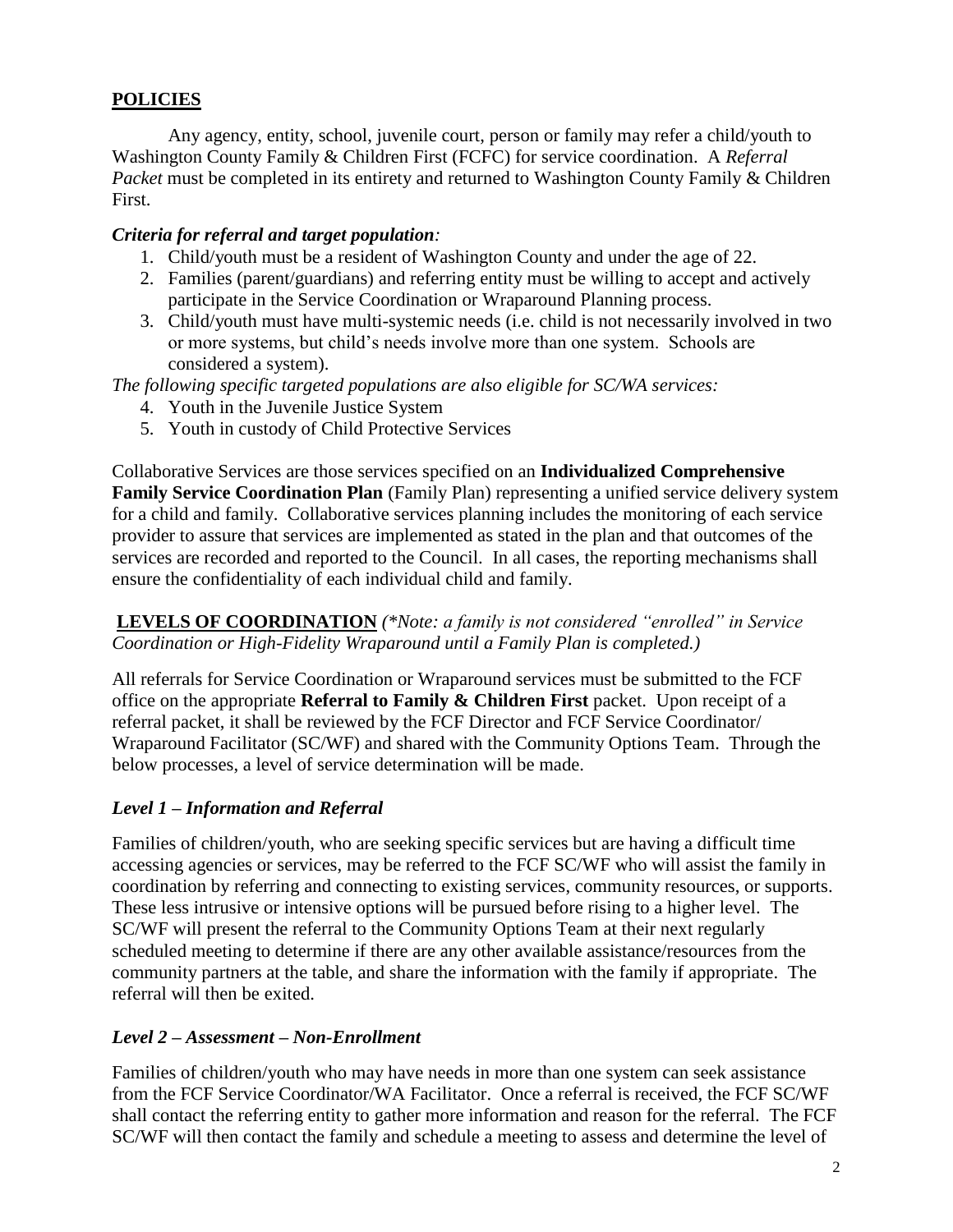need, utilizing the Child and Adolescent Needs and Strengths (CANS) Assessment Tool. This tool may be used to categorize a youth/family's level of need based on measuring a variety of life domains and to identify priority planning areas of needs that can be used in the development of the *Individualized Comprehensive Family Service Coordination Plan* (Family Plan). The referral and assessment tool data shall be shared with the Community Options Team (COT), who will provide input into the level of care, as well as offer potential additional resources and services from individual organizations. If COT, the SC/WF, and the assessment tool concur that the family can be assisted with standard services, it shall be referred back to the referring entity for assistance to the family, and/or the SC/WF shall assist in identifying existing services, community resources, and supports. These less intensive or intrusive options, which may be more appropriate, shall be explored with the family. The referral will then be exited within three (3) months once all information is shared with the family.

#### *Level 3- Assessment and Enrollment in Service Coordination*

Families of children/youth whose needs are multi-systemic, although they may not yet be involved in more than one agency, and the needs of the family cannot be met through already existing collaborative efforts, may seek enrollment in the Service Coordination process. After an initial meeting with the child/youth and family, the FCF SC/WF shall complete an assessment utilizing the CANS tool, to determine the level of need/care. The referral and result of the CANS will be shared with the Community Options Team. If a need is determined through the assessment process and COT review, the FCF SC/WF shall enroll the child/youth in FCF Service Coordination and begin the process of team and Plan development. The assessment tool should be conducted every 90 days or more often as needed. Once a Family Team is in place and a Family Plan is developed, the initial Plan will be shared with the Community Options Team for further input and monitoring. The functions that will occur in Service Coordination include: coordinate previously identified and exiting resources and supports; systems-level problem solving; safety monitoring/ planning function; placement monitoring function; manage risk and complex decisions; neutrally positioned facilitation and planning process. Families in the SCM at Level 3 may access direct-service funds, if available, to meet needs identified on their Family Plan.

#### *Level 4 – Assessment and Enrollment in High-Fidelity Wraparound*

Children and youth that are at a very high risk of experiencing poor outcomes and/or potential out of home placement may be enrolled in High-Fidelity Wraparound (Hi-Fi WA). The Hi-Fi WA planning process identifies a unique set of natural supports that are designed to sustain and assist the youth and a family after the expiration of formal resources and supports. Once the referral is received by FCF, the FCF SC/WF will contact the parent and referring entity; arrange for a meeting with the family; and complete the CANS assessment tool to determine the level of care/need. COT will then review the results of the CANS and provide input. Once it is determined that the child/youth meets the level of care for Wraparound Services, the SC/WF will begin the process of Team and Plan development. The assessment tool should be conducted every 90 days or more often as needed. Once a Family Plan is developed, the initial Plan will be shared with the Community Options Team for further input and monitoring. Distinct phases of the Wraparound process will occur that include: engagement and team preparation; initial plan development; implementation of plan; and transition. Families in the SCM at Level 4 may access direct-service funds, if available, to meet needs identified on their Family Plan.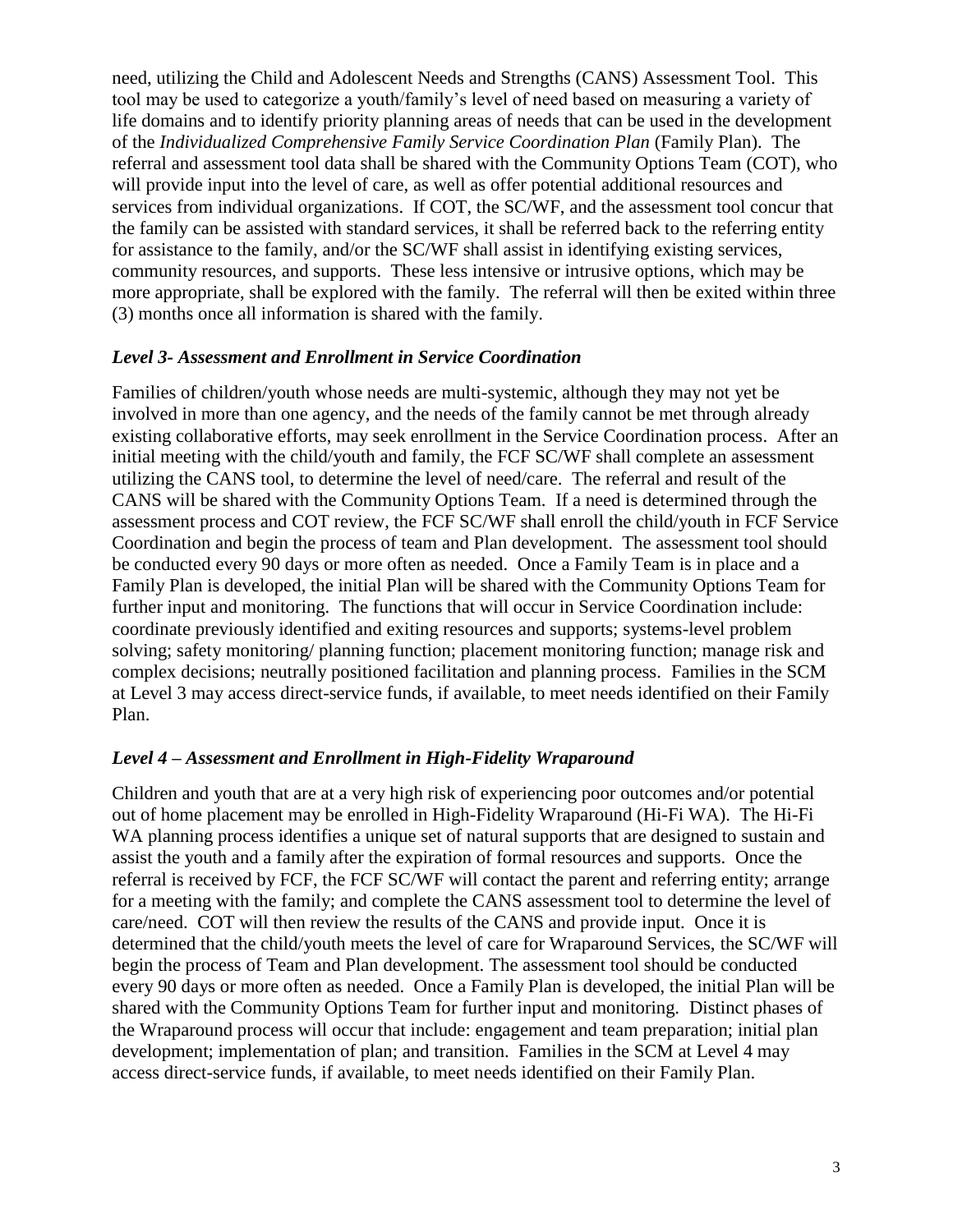### *Level 5 – Out-of-Home Placement for a youth involved in Family & Children First Service Coordination or Wraparound*

For children/youth already in the FCF Service Coordination Mechanism, a Family Team meeting must be conducted *before* a non-emergency out-of-home placement for all children. This process assures that alternatives have been exhausted. If the Family Team has identified that there is a potential for out-of-home placement, the FCF SC/WF shall call a meeting of the Community Options Team to assess placement and funding options. The parent is required to attend this meeting along with the SC/WF and a parent advocate, if applicable. Placement must be approved by the *Family Team* and documented on the Family Plan. Nothing in this document shall be interpreted as overriding or affecting decisions of a juvenile court regarding an out-ofhome placement. If it is determined that placement is imminent, the Community Options Team shall make recommendations to the Pooled Funds Group for placement and funding approval utilizing pooled funds. The SC/WF will continue to monitor and track progress for children in out-of-home placements to assure continued progress, appropriateness of placement, and continuity of care after discharge from placement with appropriate arrangements for housing, treatment, and education. The Team can also begin planning for community supports for the family during placement and re-entry of the youth.

If an emergency placement of a child/youth in Service Coordination occurs, the Family Team must meet within ten days of the placement. The above procedures would then be followed.

## **TIMELINES:**

- *Within one (1) week of referral:* The SC/WF makes initial contact with the referred family.
- *Within three (3) weeks of referral:* The SC/WF completes an initial face-to-face meeting with referred family.
- *Within six (6) weeks of referral:* The SC/WF completes the CANS Assessment tool; facilitates an initial Team Meeting; and the Family Plan is drafted.
- *Within one (1) week of initial Team Meeting:* The SC/WF distributes the Family Plan to all Team members.
- ◆ *Ongoing:* Team meetings are held at least bi-monthly or as requested by a Team Member. Minutes from Family Team meetings are distributed to all team members within one (1) week of meetings.

*If any timelines identified in this document are not met, documentation must identify reason for a delay.*

## **PROCEDURES:**

The SC/WF shall meet with the child and family to gather, review and complete the following:

- *a. Family history and timelines*
- *b. Consent for Release of Information (Attachment A)*
- *c. Dispute Resolution Process (Attachment B)*
- *d. Identify Potential Family Team Meeting Participants*
- *e. Complete the CANS Assessment Tool*

Each family in the SCM process shall be given information regarding "Service Coordination" and/or "Wraparound" upon entry into the system. The SC/WF shall explain the required component of parent involvement in the process. All families in the SCM shall be offered and encouraged to access the services of a Parent Advocate who shall become an active team member. The SC/WF will assist the family in identifying a parent advocate and appropriate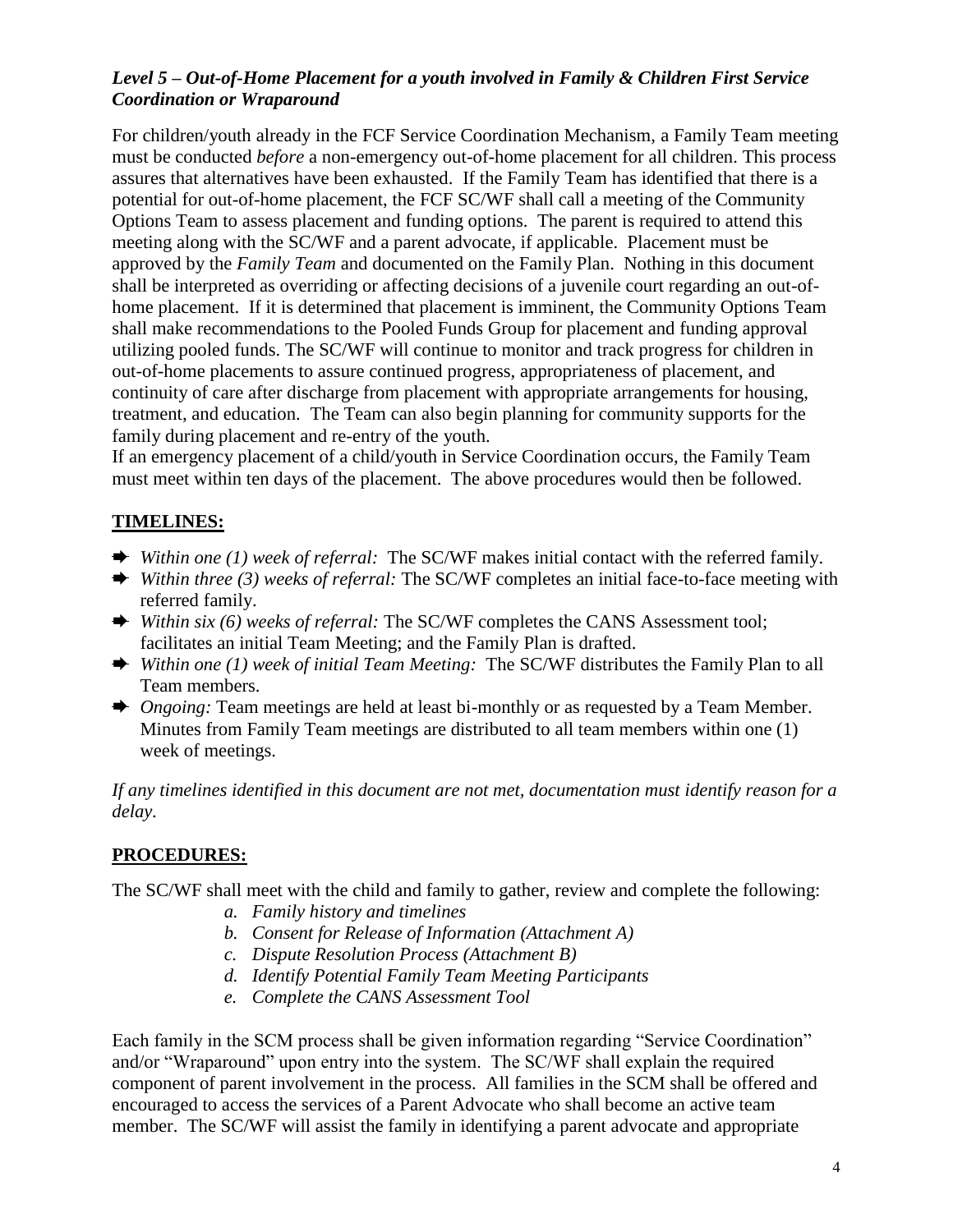community, agency, school district reps, family members, support persons and/or advocates to serve on a *Family Service Coordination Plan Team* (Family Team). While families will be encouraged to have participants from all appropriate agencies and the child's school district, as well as family support persons, both formal and informal, it is ultimately up to the family who is on their Family Team.

Once the Team is identified, the SC/WF will contact those potential members to seek their participation on the Family Team. Upon establishment of the Family Team, the SC/WF will assure that all Family Team members are notified at least ten (10) days in advance of the initial Family Team meeting and subsequent meetings. Notification can occur through phone, email, text or mail.

The SC/WF will schedule and facilitate the initial Family Service Coordination Plan Team Meeting. At each Family Team meeting, team members will sign the *Team Signature / Confidentiality Page (Attachment C).* The confidentiality of all personal family information disclosed during Team Meetings or contained in the Family Plan shall be assured by those assisting in the Plan and the mechanism. Information gathered on family/child strengths shall be shared; ground rules identified; and family goals identified. The CANS Assessment Tool is utilized as a method to identify strengths and needs which are incorporated into the Family Plan and includes all appropriate services and supports. The Family Team will develop the initial *Individualized Comprehensive Family Service Coordination Plan* (Family Plan). The Family Plan identifies the responsibilities of all involved parties. Resources and steps to achieve goals will be identified and written in the Family Plan, which shows who will do what and when they will do it, in order for families to accomplish goals.

As approved by the family, the trained FCF SC/WF will track the progress of the Family Plan, schedule reviews and facilitate the meeting process. The plan ensures that assistance and services to be provided are responsive to the strengths and needs of the family, with special attention given to issues related to racial/ethnic/cultural identify and to gender. Families are encouraged to offer information and suggestions and participate in decisions. The Family Plan promotes early intervention to prevent unnecessary out-of-placements while keeping children and communities safe, and promotes least restrictive environments. Each Family Plan identifies a timeline for completion of goals written into the plan. These goals are reviewed at each Team Meeting. The Family Plan will also identify a plan for dealing with short-term crisis situations and safety concerns. The crisis plan will detail options for preventing a known crisis, as well as responses to a crisis by those supporting the youth and family, and is developed based on family need and preference. By having a safety plan in place in advance of a crisis, it assures that members will not overreact, if the need arises to implement the plans. Where applicable, the Family Plan includes a process for dealing with a child who is alleged to be an unruly child and stipulates the methods to divert the child from the juvenile court system. The Family Plan will include a plan of care for an alleged unruly child that may include: emphasis on personal responsibilities; involvement of law enforcement; methods to divert from the juvenile court system; respite; mentoring; parent education; alternative school.

The location of Family Team meetings shall be identified with the approval and preference of the family, when possible. The SC/WF assures that all required reporting information is input into an electronic health record data collection system. The SC/WF maintains Team Rosters and case files, as well as scribes minutes and disperses to all Team members within one (1) week of meetings. A *Team Leader* shall be identified by the team and approved by the family. The SC/WF may serve as the Team Leader, or an identified Team Leader may assist the SC/WF in all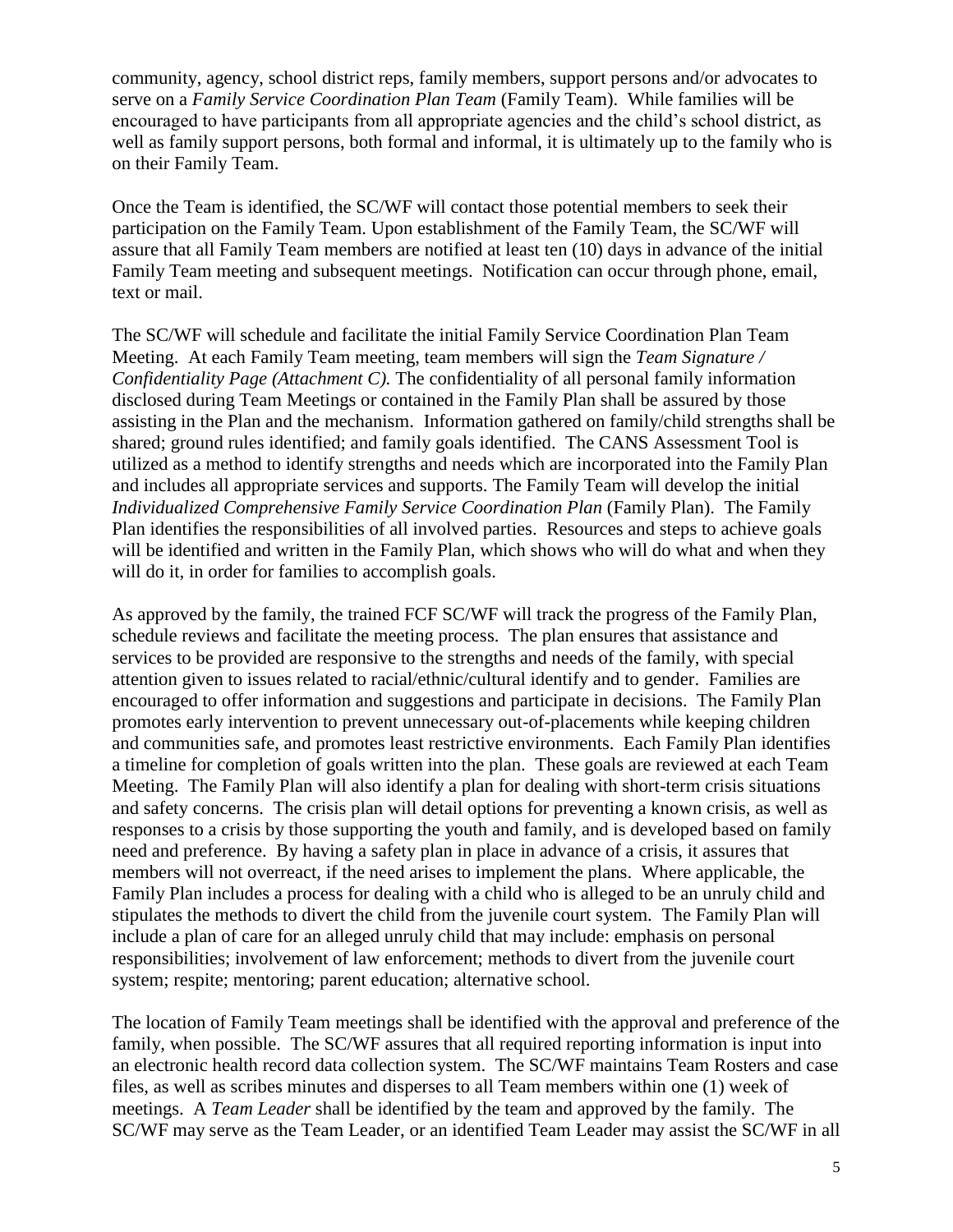aspects of planning, scribing and documentation, as well as facilitation and shall be responsible for monitoring the plan with the SC/WF. Team Leaders assure that meetings stay focused and on time. If funding needs are identified on the Family Plan, the SC/WF must present the funding request to the Community Options Team for a vote of approval or denial.

# **GUIDING PRINCIPLES**

- a. Family Team meetings shall be held at safe and neutral locations.
- b. Family Team meetings do not take the place of nor should they be held in conjunction with other required meetings of agencies/schools (example: IEP meetings).
- c. Children/youth in the Service Coordination Mechanism should be in the process no longer than 18 months, with a goal of all children exiting the process by one year.
- d. While other agency-specific plans may be developed, the *Individualized Comprehensive Family Service Coordination Plan* shall be the guiding document for family-centered, family-driven goals and services.
- e. All processes are responsive to the culture, race, and ethnicity of the family.
- f. Person-centered care planning efforts for transition-aged youth are implemented to reduce reliance on formal systems.
- g. Washington County commits to utilizing the High-Fidelity Wraparound Model in its Service Coordination Mechanism process. Wraparound is a 'process' used to deliver service coordination.
- h. Per guidance of Washington County Juvenile Court, when a youth who is receiving Service Coordination/Wraparound is placed in the Washington County Juvenile Center, the case will be placed 'on hold'. No services will be offered through the Service Coordination Mechanism or Community Options Team. The Juvenile Court COT representative will notify the FCF Service Coordinator/Wraparound Facilitator when the youth is exiting placement so that they can re-enter Service Coordination if desired.

# **SERVICE COORDINATION MECHANISM TEAM COMPONENTS**

### *Individualized Comprehensive Family Service Coordination Plan Team (Family Team)*

The Family Team shall:

- Meet at least bi-monthly; however, a team member or parent may call a team meeting at any time by notifying the SC/WF.
- Develop, monitor and track the Family Plan for progress and outcomes in order to assure continued progress.
- Identify wraparound services, associated costs, and providers to meet goals identified on the Family Plan.
- Close a case when appropriate and agreed upon by all team members. Service Coordination or Wraparound cases may be closed for the following reasons:
	- o Lack of participation / engagement by family
	- o Family requests services to terminate
	- o Goals on plan are achieved
	- o Youth ages out of system

## *Community Options Team (COT)*

The Community Options Team shall meet twice monthly to:

- Review initial referrals and CANS assessment tools and provide input
- Review initial Service Coordination and Wraparound Plans developed by Family Teams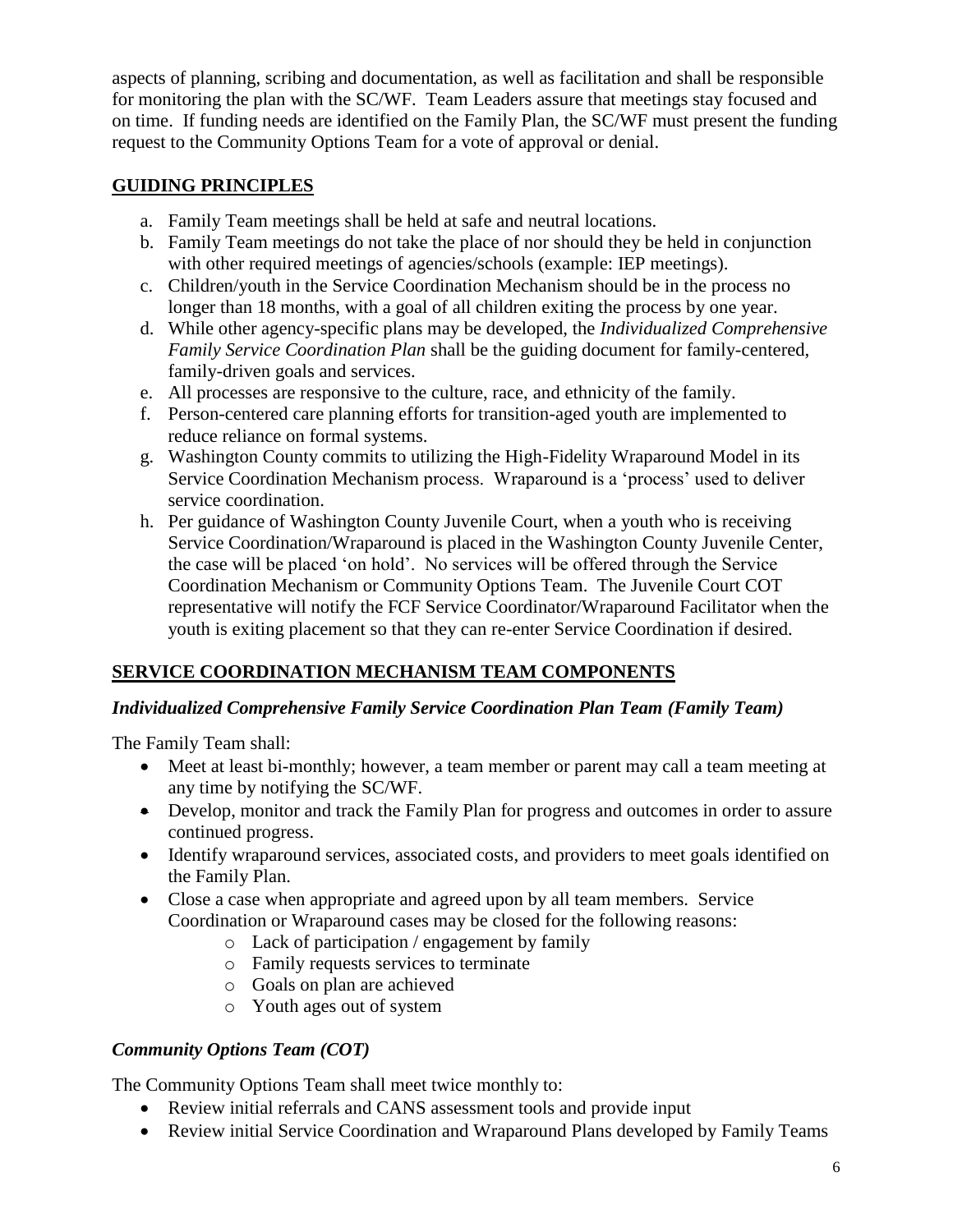- Approve and/or recommend funding requests for wraparound/direct services identified on Plans
- Monitor the planning process to ensure fidelity to the SCM and/or Wraparound model
- Offer additional resources and recommendations to Family Teams that they may not be aware of or have access to
- Review data and outcome collection
- Address individual systems issues
- Serve as the 'gatekeeper' of information within each system
- Monitor referrals from their respective systems before referral is submitted to FCF
- Review and/or revise the FCF Service Coordination Mechanism on a bi-annual basis
- Review placement options for out-of-home placements
- Review and recommend requests for pooled funding for out-of-home placement, assuring that all funding sources have been identified and tapped

### *Membership on the Community Options Team includes, at a minimum:*

- 1. Supervisory Representatives from: Washington County Department of Job & Family Services/Child Protective Service; Washington County Juvenile Court; Washington County Board of Developments Disabilities; Washington County Behavioral Health Board
- 2. Representative(s) of a local behavioral health provider
- 3. Representative from Education
- 4. Parent Representative
- 5. FCF Council Director
- 6. FCF Service Coordinator/Wraparound Facilitator
- 7. Others as identified (i.e. law enforcement; faith-based, domestic violence shelter rep; community rep)

The FCF Council Director shall serve as the Chair of the Community Options Team. Approvals of Funding request approvals shall be made by a majority of members present at a COT meeting, with final funding approval by the FCF Director. If Pooled Funds are being utilized, final approval must be provided by the Pooled Funds Group per the Pooled Funds Agreement policy. In emergency or time-sensitive situations, approval may be gained by email from a majority of COT members. All members of COT shall sign a statement of confidentiality assuring the confidentiality of family information.

*The Pooled Funds Group (PFG)* of Washington County Family & Children First is comprised of:

- The Social Services Administrator of Washington County Department of Job & Family Services and/or the WCDJFS Director
- The Executive Director of the Behavioral Health Board.
- The Superintendent of the Board of Developmental Disabilities
- The Juvenile Court Judge

Each of these agencies may contribute dollars to be used jointly to provide funds for special services, including: out-of-home parental placement costs; wraparound services to children in the SCM; and for administrative costs of Council. The Pooled Funds Group is responsible for establishing a ceiling on total benefits to be provided by the pooled funds and for funding approvals dictated by caps in the Pooled Funds Agreement. The committee also explores options for additional funding, and identifies and addresses gaps in services to meet the needs of Washington County families and children.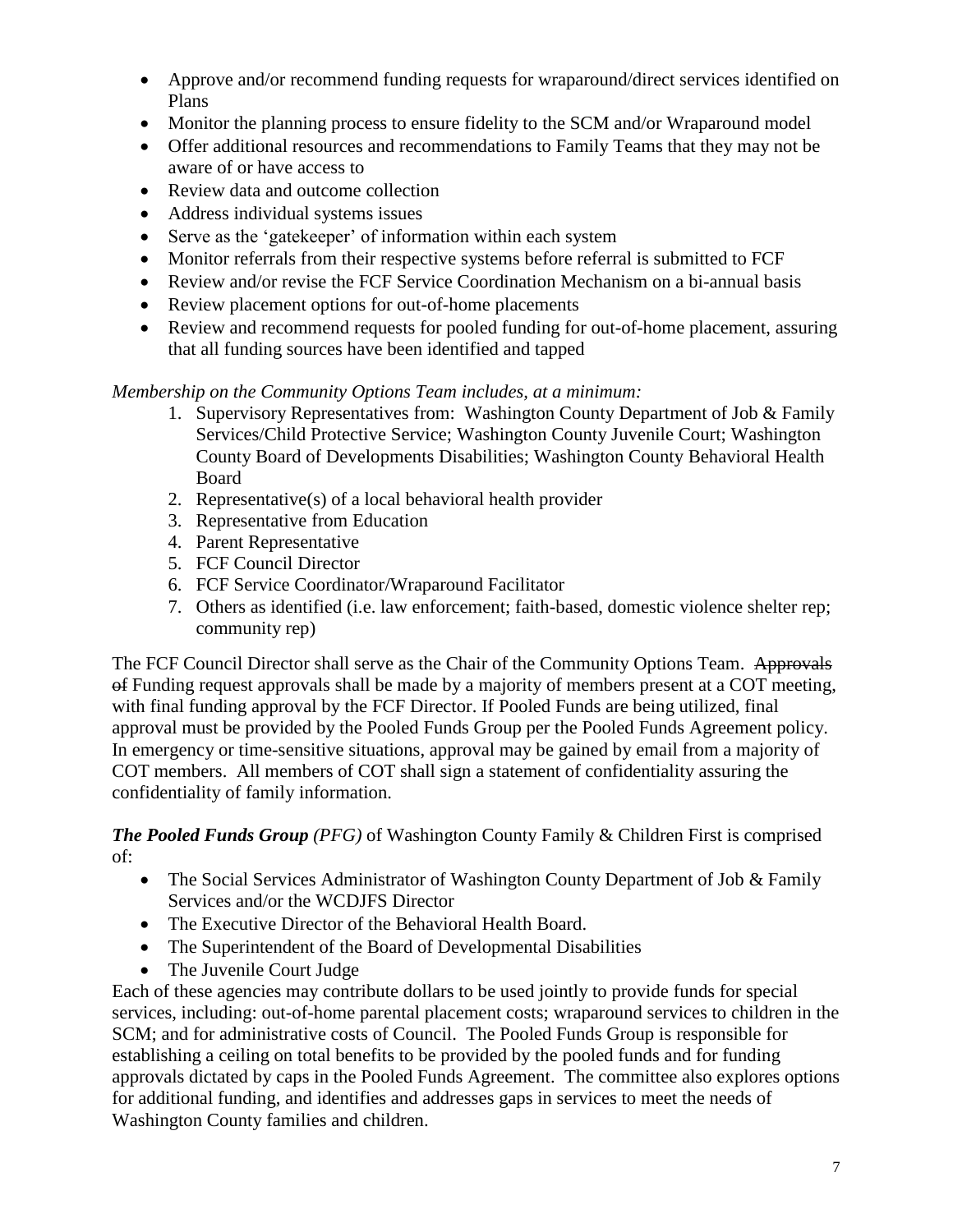### **FISCAL STRATEGIES**

*Washington County utilizes various fiscal strategies in order to carry out the mandate of Service Coordination:*

**Family Centered Service and Support** (FCSS) - FCSS dollars are utilized specifically for the provision of Service Coordination/Wraparound, since there are no other sources of funds to support the Service Coordinator/Wraparound Facilitator position.

**Pooled Funds** – The County maintains a 'pool' of funds from Juvenile Court, DJFS/Children Protective Services, Board of Developmental Disabilities, and Behavioral Health Board that are available to assist in out-of-home parental placement costs, as well as wraparound services to children/youth in Service Coordination/Wraparound

**OFCF Flexible Funding Pool** – Agencies may utilize this mechanism to provide funding for the local 'pool'.

**County Commissioners** – The County Commissioners may contribute funding to support outof-home parental placements.

**Community Partners** – At various times, additional community partners may contribute funding to assist with placement costs and/or wraparound services.

**Ohio Early Intervention Service Coordination Grant** – Funding received from the Ohio Department of Developmental Disabilities Early Intervention Service Coordination grant supports early intervention service coordination.

### **QUALITY ASSURANCE and MONITORING**

Washington County utilizes an electronic health record data collection system for monitoring, tracking and accountability purposes. Washington County's Service Coordination Mechanism (SCM) is overseen by the FCF Council's Community Options Team (COT). This committee meets twice monthly to review processes, funding, Family Plans, etc. Biannually COT will review the SCM to assure that protocols and policies are being followed and recommend any revisions as necessary. The FCF Director oversees the daily implementation of service coordination and reviews plans, data, referrals and implementation processes. The FCF Council reviews the SCM and receives updates at Council meetings. At the completion of each initial and review of the Family Plan, the SC/WF will distribute a Post Meeting Survey (wraparound fidelity measure) to the Family Team for completion for the purposes of quality assurance and monitoring. The surveys are compiled and tabulated by the SC/WF and a summary shared with the Family Team and the Community Options Team. If surveys indicate an immediate concern, the SC/WF will address the concerns at the next Family Team meeting and document. Annual survey results will be shared with the FCF Council. Once a case is closed, the SC/WF will send a Transition Survey (family satisfaction and empowerment measure) form to the family to provide feedback on services received and a case closure form will be completed in-house that will identify the amount of funds expensed during the tenure of the case. Transition Surveys are compiled and tabulated by the SC/WF and results shared with the Community Options Team and FCF Council. The FCF Director bi-annually conducts a Satisfaction Survey with Team members, including families, who have participated in Family Teams. Survey data is shared with COT, the FCF Council, and the SC/WF to assist in identification of areas of weakness or concern and to celebrate achievements. A caseload report is maintained and shared with the Director and COT at each meeting. This report identifies information on each child/youth including: diagnoses, referral entities, referral dates, meeting dates, status of case, birthdate, CANS completion date, case closure dates, and notes. The Pooled Funds Group meets quarterly to review, assess and approve parental placements and funding expenditures of Pooled Funds (per the Pooled Funds Agreement) and to address gaps in funding or services. All information gathered through the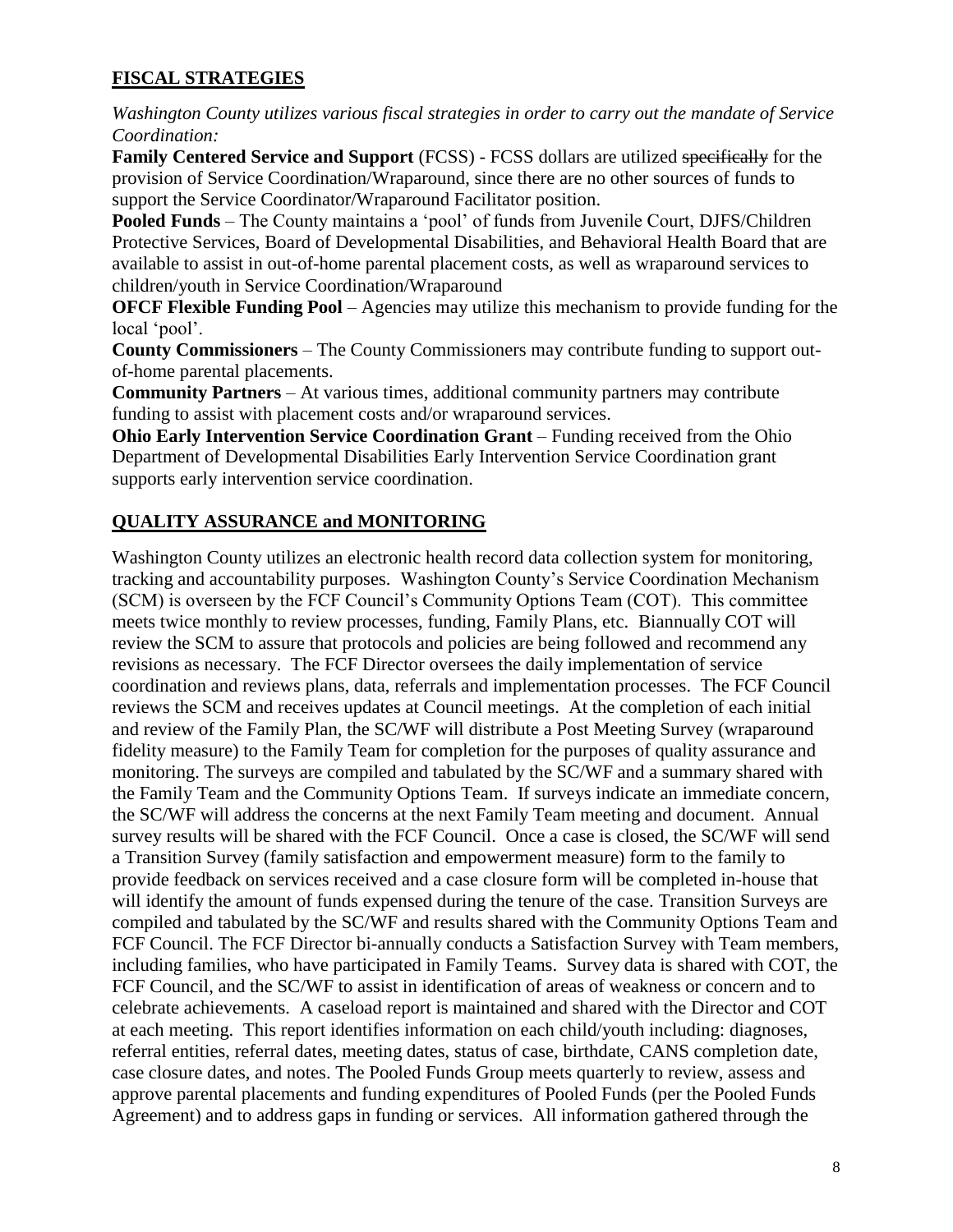above processes shall be utilized to annually evaluate and prioritize services, fill service gaps and invent new approaches to achieve better results for families and children.

# **DISPUTE RESOLUTION PROCESS**

The Dispute Resolution Process shall be shared with and explained to each family in Service Coordination / Wraparound prior to development of the Family Plan. Children and families shall continue to receive necessary services while any disputes are being resolved. *See Attachment B.*

# **PUBLIC AWARENESS / OUTREACH**

Washington County Family & Children First Council communicates with local child serving agency staff, juvenile court, school districts, community coalitions and others to explain and identify the services provided through the Service Coordination Mechanism. Staff is available to present the Service Coordination Mechanism to county partners and staff. Information and education on the SCM is also shared at various venues such as fairs, and to other community organizations such as the Community Health Council, Prevention Committee, Prevention Connection Group; domestic violence shelter, Head Start, The Right Path, etc. The completed and approved Washington County Family & Children First Service Coordination Mechanism and referral packets shall be dispersed to all Council members and the Community Options Team. A SCM brochure is distributed to schools and throughout the county, along with referral packets for accessing the referral process. Parent representatives on Council shall be encouraged to share their knowledge of the Service Coordination Mechanism with other parents. Referral packets, information, and the county's Service Coordination Mechanism can be accessed on the Washington County Family & Children First website at [www.wcfcfc.org.](http://www.wcfcfc.org/)

# **EARLY INTEREVENTION SERVICE COORDINATION**

Per the Grant Agreement with the Ohio Department of Developmental Disabilities (DODD), Washington County Family & Children First (FCF) is the provider of Early Intervention Service Coordination in Washington County and is responsible for oversight and administration of **Early Intervention (EI)** Service Coordination.

- 1. If a child under the age of three is referred to FCF due to a suspected delay, disability or medical diagnosis with a high probability of developing a delay, the referral is forwarded to the statewide Central Intake and Referral System for Help Me Grow Early Intervention. Washington County Help Me Grow Early Intervention (EI) abides by the laws and rules set forth by Part C of the federal Individuals with Disabilities Education Act (IDEA) and DODD rule. The EI Service Coordinator serves as the lead provider.
- 2. If a family has been referred to EI, but does not meet EI eligibility, the EI Service Coordinator will assist the family in identifying other appropriate resources in the community. This may include a referral to the FCF Service Coordination Mechanism.
- 3. If a family has been receiving EI services, but no longer has a need for EI services, the EI Service Coordinator may refer the family to FCF Service Coordination/ Wraparound, if appropriate.
- 4. If a child under the age of 3 is referred to FCF Service Coordination/Wraparound, and there is no concern for development, the Family & Children First Service Coordinator/ Wraparound Facilitator (FCF SC/WF) shall follow the normal process for referral into FCF Service Coordination. However, if during the course of assessing the referral, a developmental concern is noted, the FCF SC/WF shall refer the child to Help Me Grow EI.